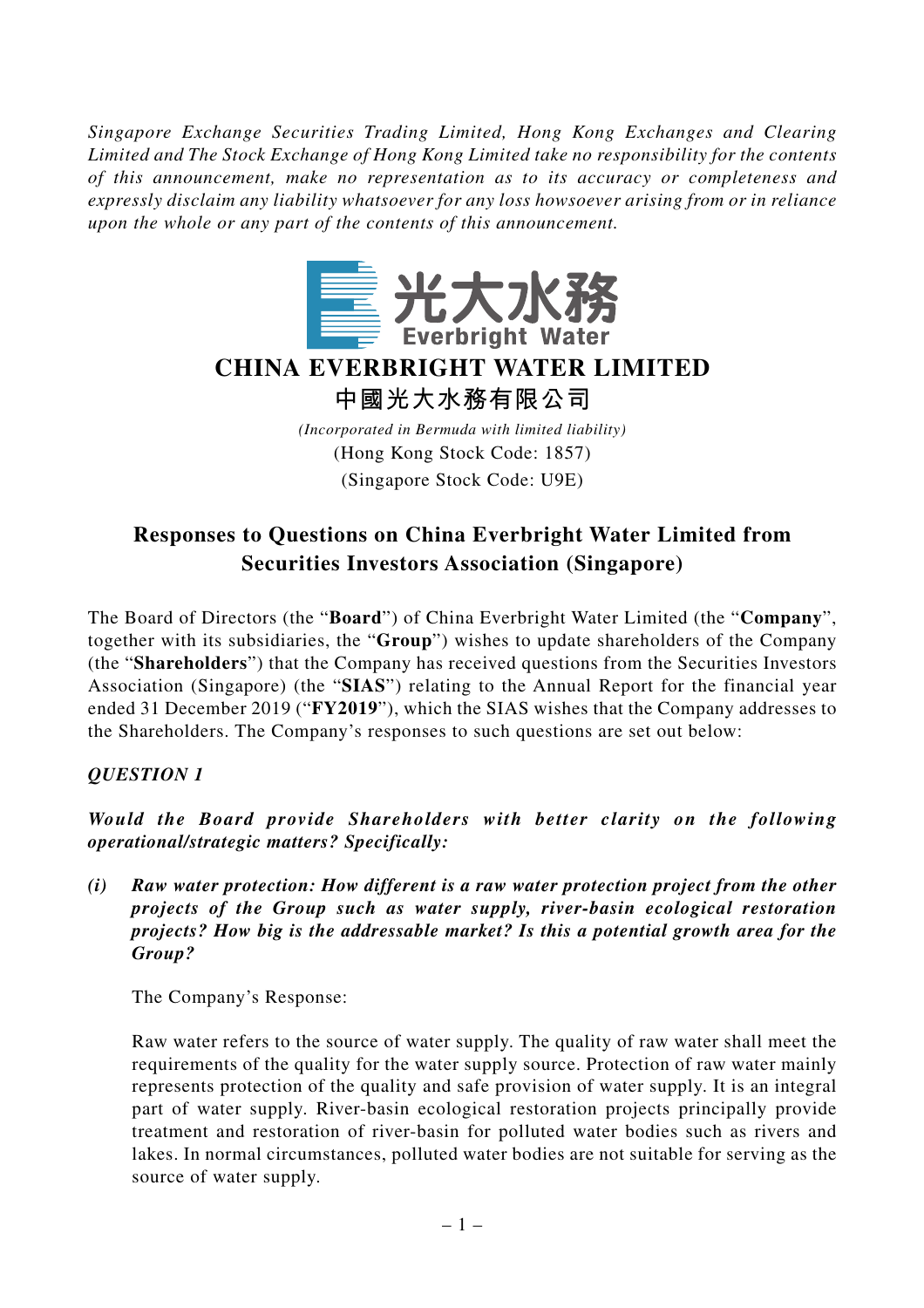Following the ongoing economic development and the continuous improvement of the living standards in China ("**China**" or "**Mainland China**" for the purpose of this announcement refers to the areas of the People's Republic of China excluding Hong Kong Special Administrative Region, Macao Special Administrative Region and Taiwan), the demand for quality of life has been increasing. Therefore, the quality standard and control of water supply have been tightened. The importance of water supply safety has become more prominent and the market for raw water protection is enormous. According to the "China Urban and Rural Construction Statistical Yearbook", the national urban water supply capacity of China reached 305 million  $m^3$ /day as at end of 2017. It is anticipated that the scale of raw water protection is much greater than that of urban water supply. The extent of market for raw water protection will depend on the necessity of enhancing the standard of water quality and local governments' financial capability to make payment.

As one of the new scopes for the Company's business development, raw water protection is also a potential area of growth in terms of its businesses and markets.

*(ii) Market-oriented operation model: The Group has also implemented its first market-oriented operation model for the industrial park waste water treatment business. Would the Company's management (the "Management") help Shareholders understand the main characteristics of a "market-oriented operation model"?*

The Company's Response:

The main characteristics of a market-oriented operation model for the industrial park waste water treatment business are as follows:

- (1) the government authority (which is usually the management committee of the industrial park) grants an exclusive concession right for the industrial park waste water treatment service to the investor-cum-operator. Thereafter, the investor-cum-operator establishes a project company to construct a waste water treatment plant for the industrial park. Such waste water treatment plant mainly provides waste water treatment service to the waste water discharging industrial enterprises in the industrial park.
- (2) under the market pricing mechanism, the project company negotiates the waste water treatment service fee based on the pollution load of waste water discharged by each of those enterprises and enters into a waste water treatment service agreement with each of them. The project company collects waste water treatment service fees directly from the waste water discharging industrial enterprises in accordance with the terms of the agreement.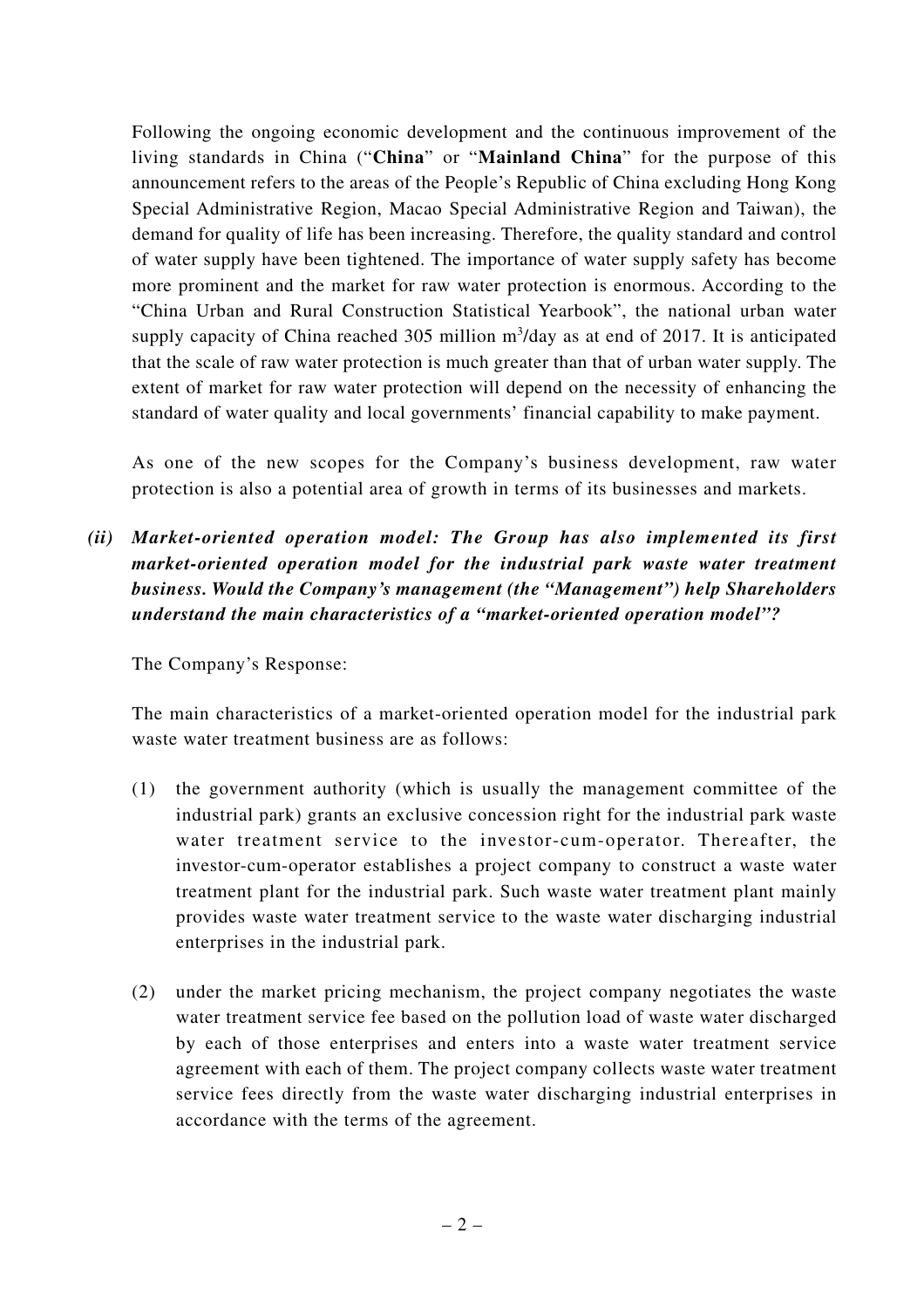*(iii) Germany: The Group also recognised HK\$14.7 million in revenue from Germany. Can the Management help Shareholders understand the progress made in the past 1.5 years by the joint venture in Germany and the opportunities in the next 18-24 months?*

The Company's Response:

The Group's German subsidiary E+B Umwelttechnik GmbH ("**E+B**") was jointly established by the Company and its German partner in Germany with shareholding of 80% and 20% respectively. Established in February 2018, E+B's principal business activities include technological research and development, engineering services, technology transfer, equipment sales and installation in the area of environmental water business and undertaking of engineering, procurement and construction projects for the environmental protection sector. As the environmental technology and market in the Western Europe are already highly saturated, E+B mainly focuses on the Asian market (in particular China) and the Eastern Europe market.

Since its establishment, E+B has provided technology consultancy services and assisted in acquisition of advanced equipment for various projects both inside and outside the Group, and recorded a steady improvement in its revenue and profit for 2018 and 2019. At present, E+B is still actively pursuing projects in various countries and expected to achieve steady performance in the next two years.

### *QUESTION 2*

*On 21 January 2019, the Company completed the issuance of its third tranche of RMB-denominated corporate bonds with a principal amount of RMB700 million. The third tranche of the corporate bond bears interest at a rate of 3.89% per annum.*

*(i) Can the Management help Shareholders understand the pros and cons of issuing RMB-denominated corporate bonds? As at 31 December 2019, the Group has HK\$2.76 billion of corporate bonds and HK\$6.32 billion in bank loans.*

The Company's Response:

The Company's issuance of RMB-denominated corporate bonds ("**Panda Bonds**") in Mainland China primarily has the following advantages: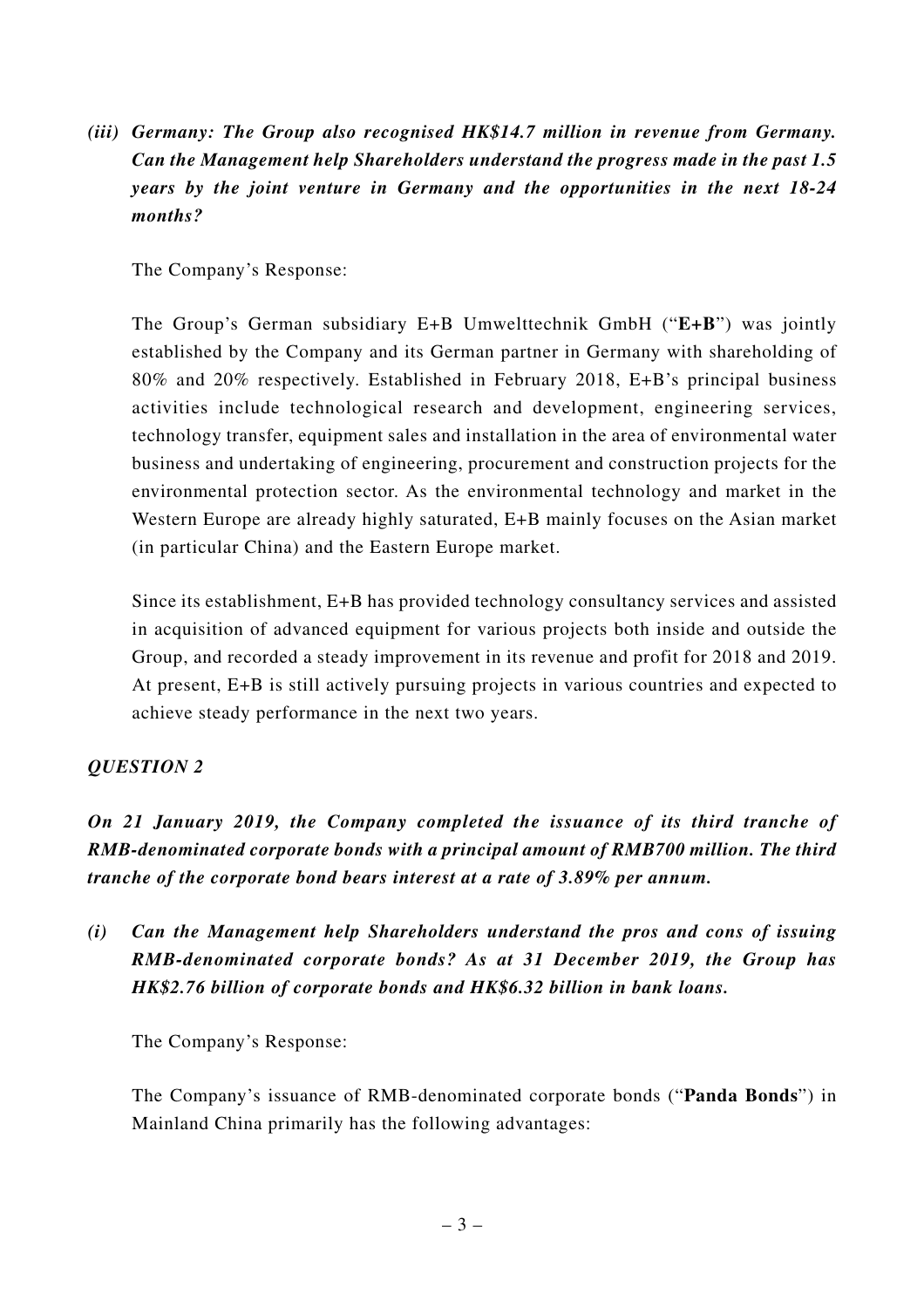- (1) the Panda Bonds are bonds denominated in Renminbi ("**RMB**"). The proceeds are used in Mainland China, for example, project construction, partial repayment of bank borrowings due and replenishment of working capital. Since the investment projects of the Group are all located in Mainland China, the issuance of the Panda Bonds is not subject to the risk of foreign exchange loss;
- (2) the financing costs of the Panda Bonds are more favorable than that of RMB bank loans in Mainland China with the same term. The issuance of the Panda Bonds can reduce the Group's financing costs and thus increase the Shareholders' returns; and
- (3) the interest rate of the Panda Bonds is fixed and remains unchanged during the maturity period of bonds. This helps the Company lock in the capital cost for the medium-to-long term. Meanwhile, the maturity period of bonds is five years and the Company is entitled to exercise the option to adjust the interest rate prior to the end of the third year from the issuance date (thus the maturity period of the Company's Panda Bonds is also described as "3+2 years"). Hence, this structure is more beneficial to the capital cost management of the Company.

The issuance of the Panda Bonds primarily has the following disadvantage:

(1) The Panda Bonds are bonds denominated in RMB. Without taking into account the foreign exchange risk, the financing costs of the Panda Bonds are slightly higher than those of the overseas loans denominated in United States dollars or Hong Kong dollars.

*For the first tranche of Panda Bonds ("First Tranche Panda Bonds") issued in July 2017, the Group has the option to adjust the interest rate prior to the end of the third year from the issuance date, i.e. 24 July 2020. The bondholders have an option to sell back the First Tranche Panda Bonds to the Company at the face value. This adjustment at the three-year mark is a feature in all the three tranches of Panda Bonds issued by the Company.*

*(ii) What is the pricing mechanism for the interest rate adjustment? How does the Management manage the uncertainty over the amount that would be sold back by the bondholders?*

The Company's Response:

The maturity period of each of the three tranches of the Panda Bonds issued by the Company is 3+2 years. As the issuer, the Company may exercise the option to adjust the interest rate prior to the end of the third year from the issuance date, which greatly increases the flexibility of the terms of the bonds. Specifically, the issuer is entitled to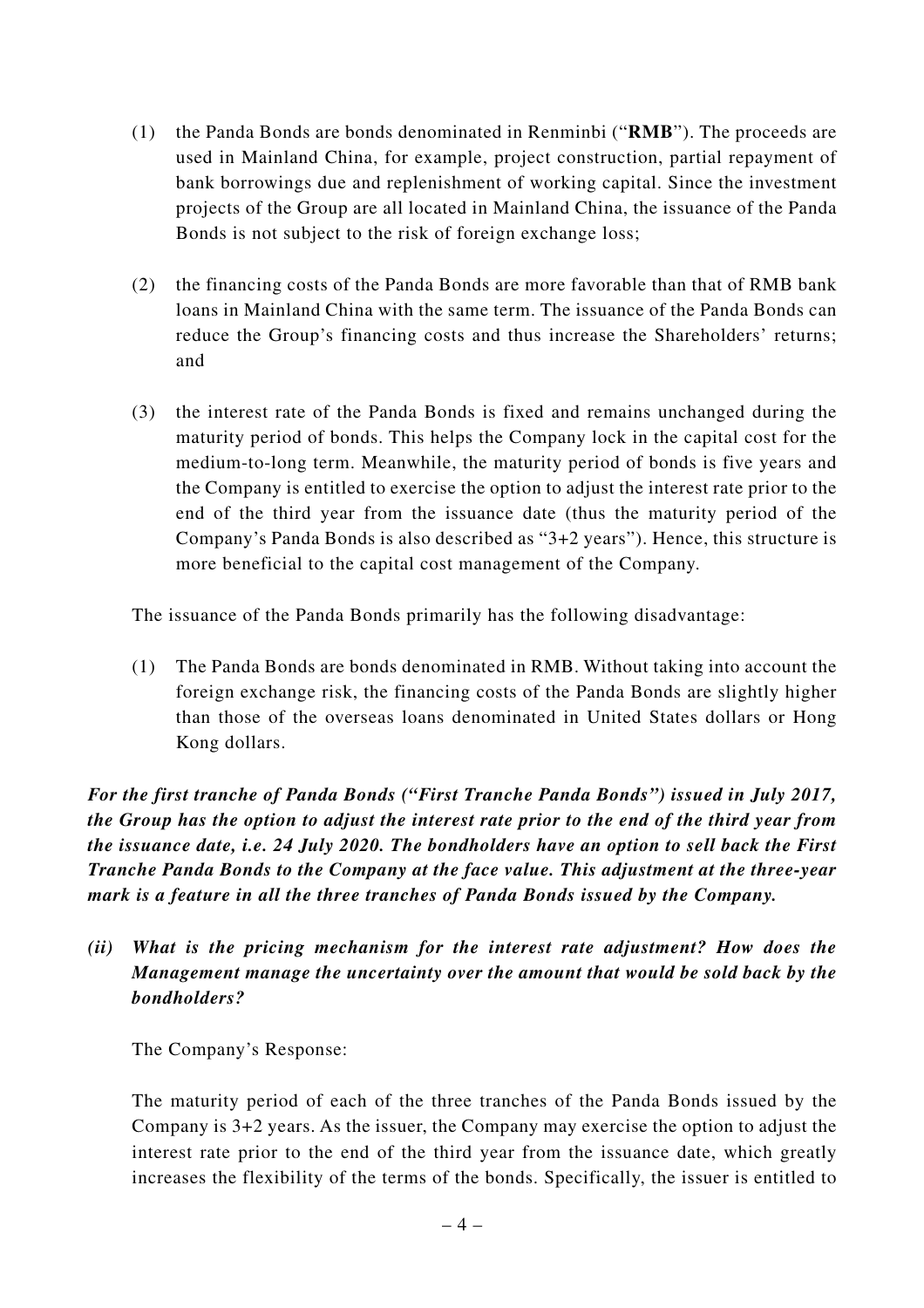adjust the interest rate of that tranche of the Panda Bonds for the following two years, prior to the end of the third year from the issuance date. If the issuer does not exercise the option to adjust the interest rate, the interest rate of that tranche of the Panda Bonds for the following two years will remain unchanged from the original interest rate. At the same time, after the issuer publishes the announcement regarding whether or not to make adjustment to the interest rate of that tranche of the Panda Bonds and (if making adjustment) the extent of adjustment, the bondholders have the right to choose to register within a specific period ("**Selling Back Registration Period**") to sell all or part of that tranche of the Panda Bonds back to the issuer at the face value or choose to continue holding that tranche of bonds. If the bondholders do not register within the Selling Back Registration Period, they will be deemed to continue holding that tranche of the Panda Bonds and accept the adjustment to the interest rate. Through such mechanism, if the issuer adjusts the interest rate of the Panda Bonds prior to the end of the third year, it is equivalent to obtaining bond financing with a term of two years at the new financing cost (i.e. the adjusted interest rate) from the bond market.

After years of interest rate liberalization reform, the prices of RMB-denominated funding with various terms in Mainland China have become relatively transparent. The financing costs of the Panda Bonds can simply be broken down into "risk-free rate factor + maturity period spread + credit risk premium + liquidity risk premium + other factors". Any changes in these factors may change the interest rate of the Panda Bonds.

The period of three years from the issuance date for the First Tranche Panda Bonds is going to expire soon. At such juncture, the Company will, according to the market conditions and the market capital costs in the bond market of Mainland China, determine whether to make adjustment to the interest rate of that tranche of the Panda Bonds and (if making adjustment) the extent of adjustment. During the Selling Back Registration Period, the market capital price for the issuer and financial instrument with the same credit rating will serve as the reference price for the adjustment of the interest rate by the Company. The Company will make a decision according to its own overall capital needs and the comparison of financing costs for various channels. The Company will make announcement on the decision accordingly pursuant to the requirements by the Shanghai Stock Exchange (and concurrently publish the announcement on the Singapore Exchange Securities Trading Limited (the "**SGX-ST**") and The Stock Exchange of Hong Kong Limited (the "**SEHK**")). The bondholders of that tranche of the Panda Bonds can thus decide whether to continue holding the Panda Bonds or sell back to the Company. In general, the higher the increase of the interest rate is, the lower the rate of selling back by the bondholders is likely to be, i.e. a higher percentage of bondholders is likely to continue holding that tranche of Panda Bonds.

The Group has sufficient capital. Assuming that the bondholders sell back all the bonds of that tranche, the Group is still able to satisfy the payment in full.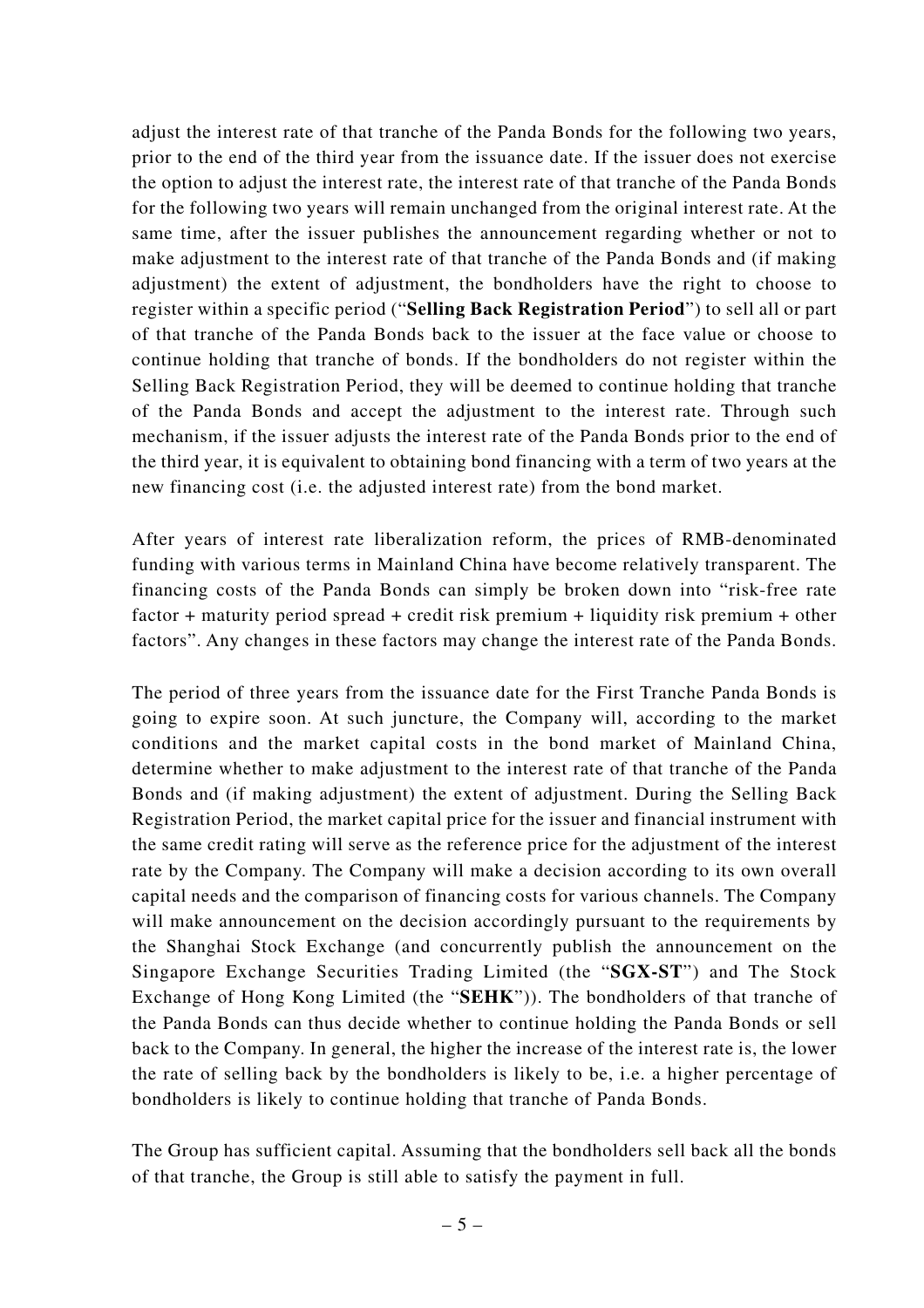*On 15 January 2020, the Group announced that it had applied for the proposed issuance of medium term notes ("MTNs") in Mainland China with a registered principal amount of RMB3 billion. The first tranche of the MTN is RMB800 million.*

## *(iii) Similarly, what are the advantages and disadvantages of issuing MTNs compared to other sources of funding?*

The Company's Response:

MTNs are the debt financing instruments issued in the inter-bank bond market in Mainland China by non-financial enterprises. The other existing financing channels of the Group include domestic bank loans, overseas bank loans and Panda Bonds. Comparing with such financing channels, the major advantages of MTNs are as follows:

(1) The costs and term of MTNs are more advantageous compared to domestic bank loans.

The term of liquidity loans provided by the banks in Mainland China is generally one to three years. Currently, the benchmark interest rate of such loans with a term of one year or less is 4.35% per annum and the benchmark interest rate of loans with a term of one to three years is 4.75% per annum. The term of construction project financing provided by the banks in Mainland China is generally eight to ten years and the current benchmark interest rate of loans is 4.90% per annum.

The terms of MTNs are three to ten years (both inclusive). Based on the current capital market, the cost of MTNs of the issuers with better quality and creditability is substantially lower than the interest rates of the aforesaid local bank loans.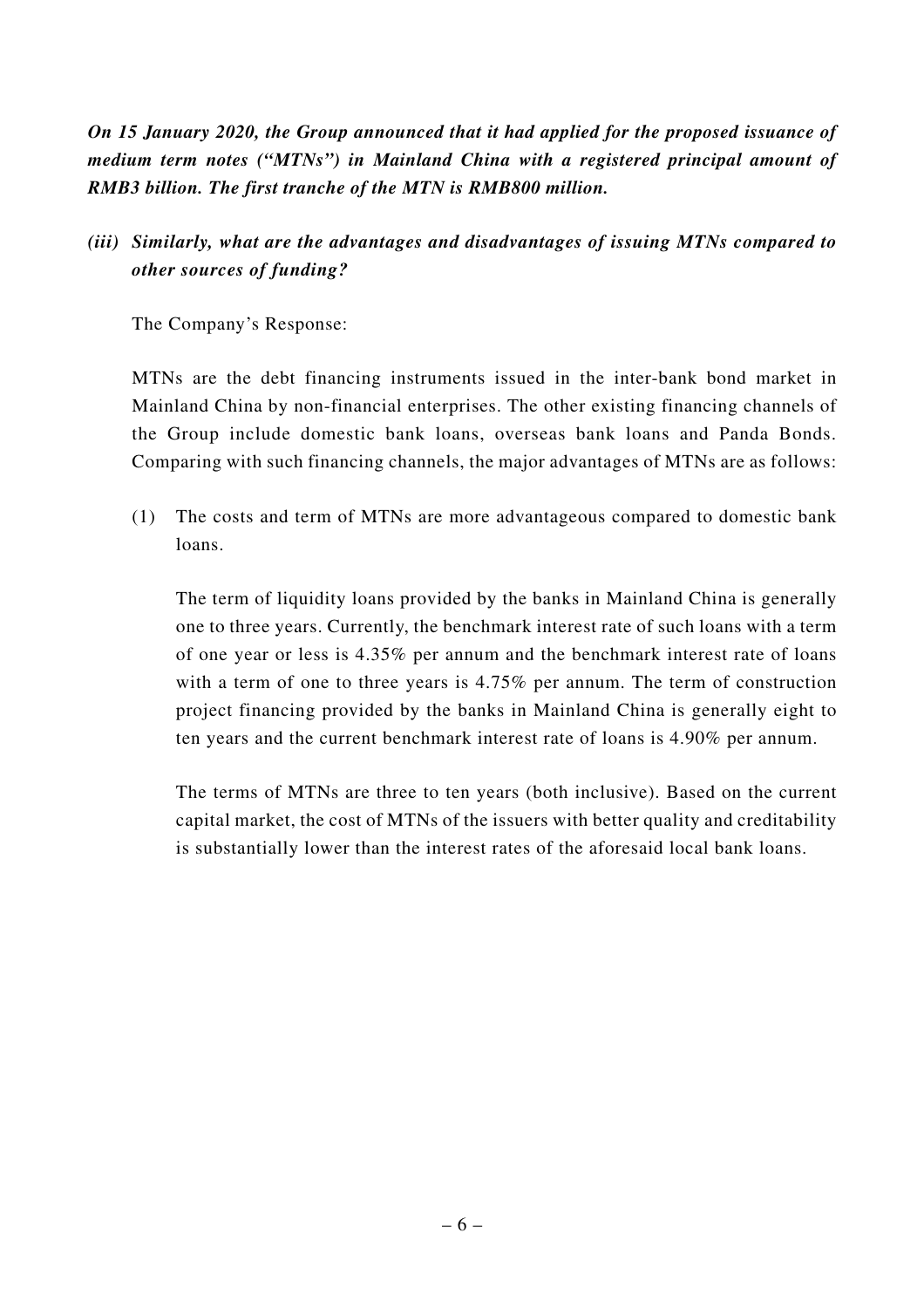(2) Comparing with overseas bank loans, the RMB-denominated MTNs issued by the Company are not exposed to foreign exchange risk.

The Group's overseas bank loans are mainly denominated in Hong Kong dollars and United States dollars, the terms of which are generally one to five years. As the investment projects of the Group are located in Mainland China, the functional currency of the Group is RMB and the Group's revenues and costs are mainly recorded in RMB. The RMB-denominated MTNs issued by the Group are not exposed to foreign exchange risk.

(3) Comparing with Panda Bonds issued on stock exchanges, the approval procedures for the issuance of MTNs are simpler and its issuance efficiency is higher.

The issuance of Panda Bonds (regardless of whether it will be remitted overseas) in stock exchanges requires the approval from the China Securities Regulatory Commission, related stock exchanges, the State Administration of Foreign Exchange of China and the People's Bank of China. The registration and issuance of MTNs (when they are not remitted overseas) only requires the approval of the National Association of Financial Market Institutional Investors. As such, the approval procedures are simpler and efficiency in issuing MTNs is higher.

Comparing with other financing channels of the Group, the main disadvantages of MTNs are as follows:

- (1) Comparing with domestic and overseas commercial bank loans, the interest rate for MTNs is fixed and the interest rate during the term will not be adjusted. If the market capital prices drop, the financing cost of the issuer may increase.
- (2) The diversity of transaction mechanisms of the inter-bank market is less than stock exchanges, thus the liquidity of MTNs issued in inter-bank market is lower as compared to the Panda Bonds issued in stock exchanges. As such, the interest rate of MTNs includes higher liquidity premium.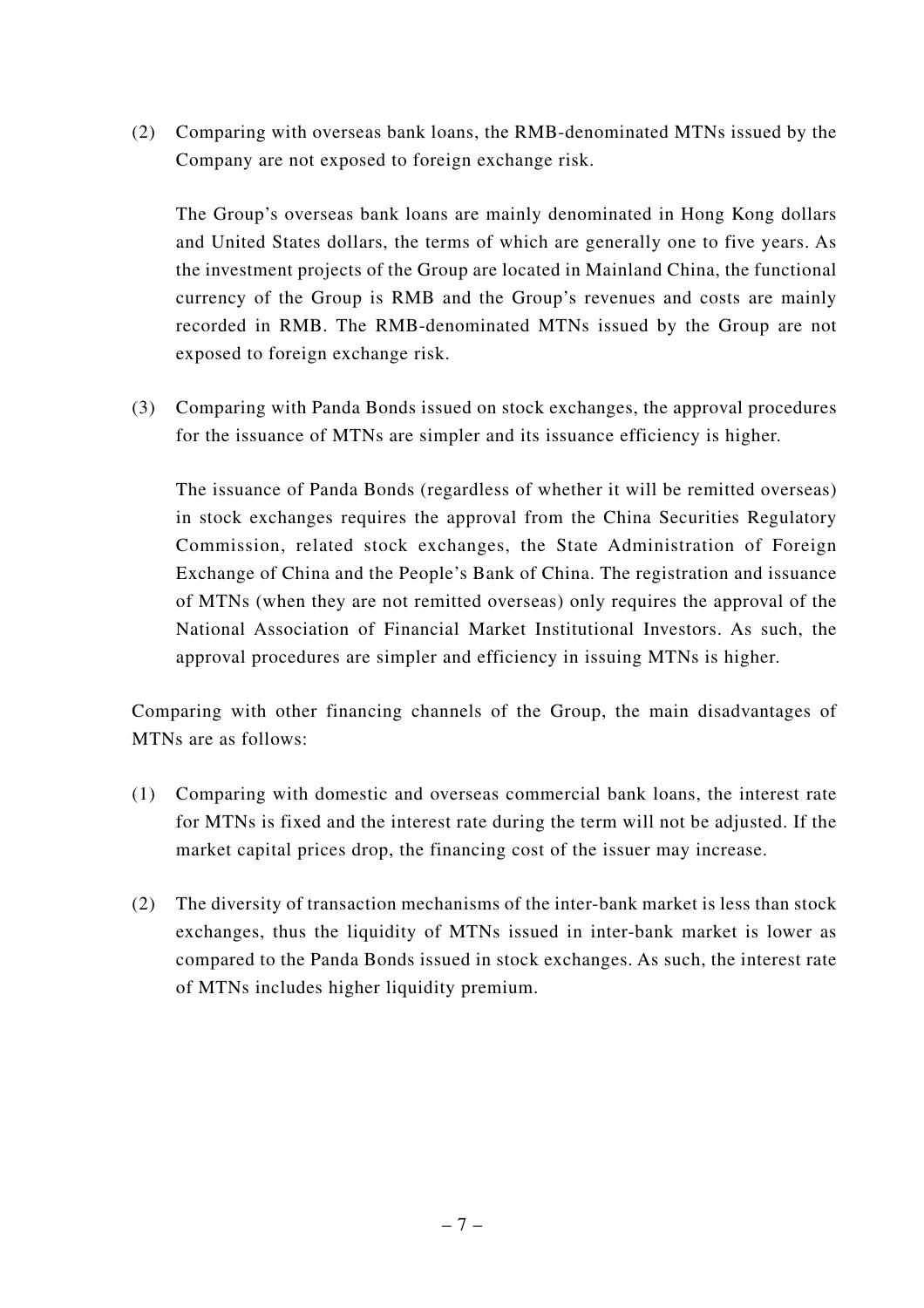#### *(iv) Has the Board explored the issuance of "green bonds"?*

The Company's Response:

With regards to the second tranche of Panda Bonds issued by the Company in August 2018, a principal amount of RMB400 million is classified as Green Panda Bonds and the proceeds of which are used for the construction of designated "green projects" after deduction of issuance costs. Such "green projects" meet the requirements of the Directory of Green Bonds Supported Projects (2015 Version) composed and issued by the Green Finance Committee, China Society for Finance and Banking and are the green industry projects supported by the nation. Such "green projects" have been certified by an independent third-party institution.

The Company is aware that other markets have also launched different types of "green bond" plans. The Group will take into consideration of various factors, such as its own capital requirements, the financing cost of such financing channel, terms of financings and risk exposures. If there is any active exploration and development, the Company will publish announcements on SGX-ST and the SEHK.

*For FY2019, the Group has total borrowings of HK\$9.1 billion. Total interest expense on bank and other loans and corporate bonds amounted to HK\$355 million. Total equity stands at HK\$9.55 billion. Net debt-to-equity ratio is 99%, as shown in Note 40 (page 285 of the Annual Report for FY2019).*

*(v) What guidance has the Board given to the Management on the maximum leverage that could be used to support the growth of the business?*

The Company's Response:

In order to balance business growth and financial health, the current goal of the Company for its gearing ratio is to not exceed 65% (the gearing ratio of the Company was 57.9% as at the end of 2019).

Currently, the gearing level of peer companies ranges from 65% to 70%. Comparing with peer companies, the gearing level of the Company is still comparatively more reasonable and there is still room to increase its financial leverage.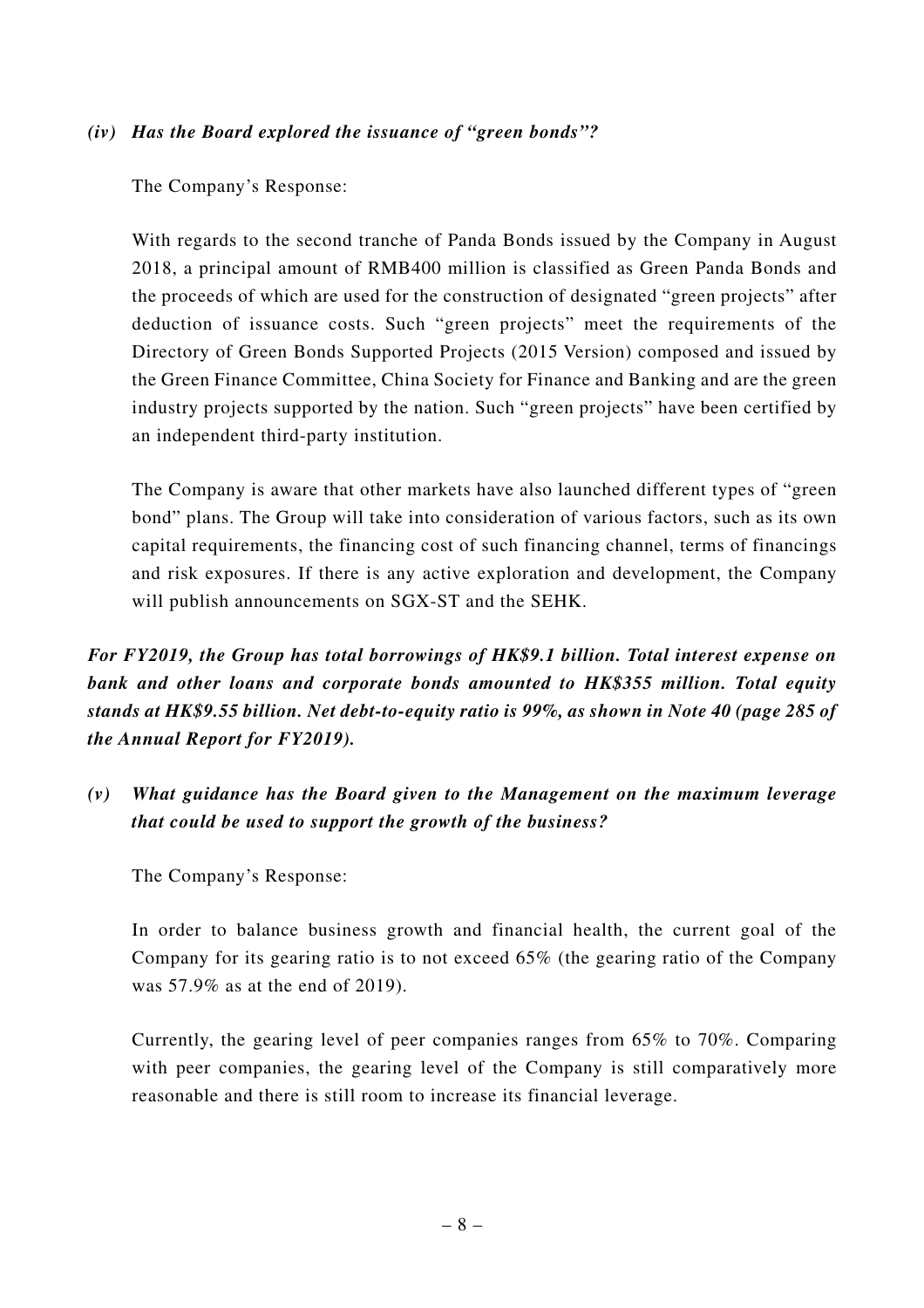#### *(vi) What is the capital structure that is most optimal to support the Group's growth?*

The Company's Response:

The Group closely monitors its gearing level and actively develops its businesses while ensuring the stability of its financial conditions. The Group also plans and monitors the proportion of long- and short-term loans, the proportion of loans denominated in RMB and foreign currencies, the replacement of short term loans with long term loans and the replacement of the higher interest rate loans with the lower interest rate loans, so as to control the financing cost of the Group and potential foreign exchange risk and liquidity risk. The current capital structure of the Group can better support its business growth. In the future, the Group will further take into full account of factors such as business growth and market capital and timely adjust its capital structure.

### *QUESTION 3*

*On 8 May 2019, the Company dual primary listed successfully on the main board of SEHK following its initial listing on the SGX-ST.*

*Under the global offering, the Company allotted and issued a total of 103,970,000 shares, representing 3.74% of the enlarged capital, at the offer price of HK\$2.99 per share.*

*Out of the gross proceeds of HK\$310.87 million, the Company received net proceeds amounting to approximately HK\$248.61 million. The net proceeds were mainly used to fund projects in Mainland China.*

*(i) With more than a year of being dual listed, how has the Company benefitted from the dual listing?*

The Company's Response:

Since the fundraising scale under this global offering is not large, the dual listing does not have any major and actual impact on the Group's business in the short run. However, in the long run, the Company has expanded into a new capital market through dual listing, attracted different investors and enlarged the shareholder base. Since dual listing, the average daily trading volume of the Company's shares has also increased.